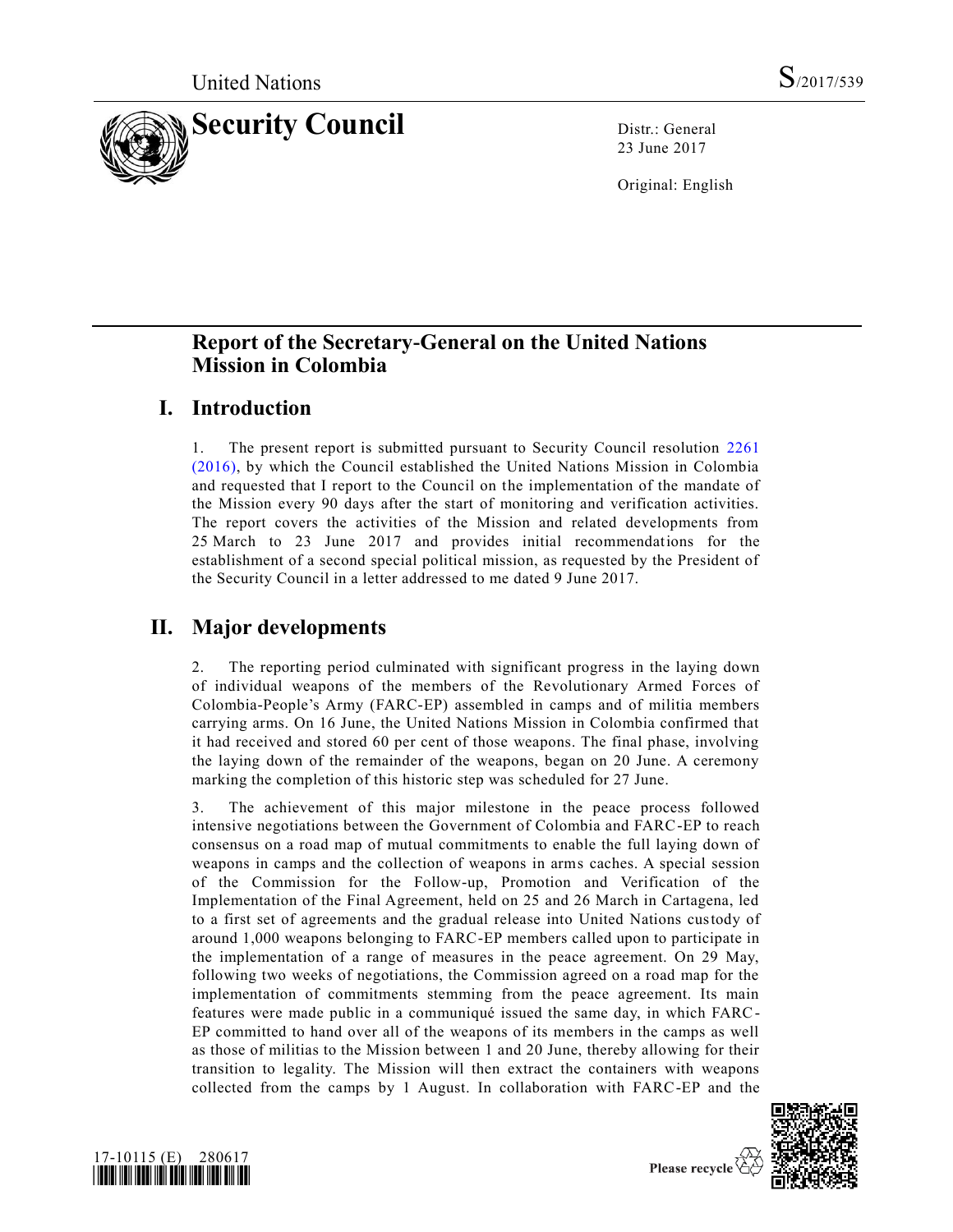Colombian security forces, the Mission will conduct operations to extract arms and destroy explosives located in arms caches until 1 September. Any arms caches remaining after that date will be disposed of by the Government in collaboration with FARC-EP. In the communiqué, the transformation of zones and points where FARC-EP is assembled for the purpose of the laying down of arms into "territorial spaces for training and reintegration" after 1 August was also announced.

4. The Government committed to the implementation of provisions of the peace agreement that ensure the legal, physical and socioeconomic security of FARC-EP. Legal measures include the effective application of amnesties or conditional release for all incarcerated FARC-EP members; the lifting of arrest warrants for all FARC-EP members after the handover of their arms, pending the resolution of their legal situation through amnesties or decisions of the Special Jurisdiction for Peace; and the issuance of a presidential decree to apply amnesties to all FARC-EP members having laid down weapons and having been certified by the High Commissioner for Peace.

5. The Government committed to enhance physical security through the issuance of decrees to create a comprehensive security system for the exercise of politics by FARC-EP and a special investigation unit within the Office of the Attorney General and an elite police unit to combat criminal organizations in areas in which FARC-EP formerly had a presence. The Government also committed to initiate pilot projects for the dismantling of criminal groups in Buenaventura (Valle del Cauca Department) and Tumaco (Nariño Department), and to launch the training of FARC-EP members designated to become part of a National Protection Unit to protect FARC-EP members.

6. Socioeconomic security during the reintegration phase would be promoted through basic stipends and economic support to FARC-EP members reintegrating into society. To that end, the Government issued decrees on socioeconomic reintegration and the reform of the Colombian agency for the reintegration of persons and armed groups. A working group has been established to determine over a 60-day period the design of viable productive projects.

7. With regard to international verification, the parties agreed to request, to the Secretary-General and the Security Council, that the tasks of the second United Nations political mission provided for in the peace agreement be brought forward, to begin before 10 July. Recommendations in that regard are included in section V of the present report. The parties also agreed to activate the international component of the Commission for the Follow-up, Promotion and Verification of the Implementation of the Final Agreement, whose composition and functions are specified in paragraph 10 below, by 30 June.

8. The visit of the Security Council to Colombia from 3 to 5 May underscored the high level of international engagement with and commitment to the peace process. The visit also provided an opportunity for political parties in Congress and civil society to express their hopes and concerns with respect to peace implementation and their expectations regarding the support of the international community.

#### **Key implementation bodies**

## *Commission for the Follow-up, Promotion and Verification of the Implementation of the Final Agreement*

9. The agreement reached on 29 May in the Commission for the Follow-up, Promotion and Verification of the Implementation of the Final Agreement will enhance the role played by implementation bodies, including the National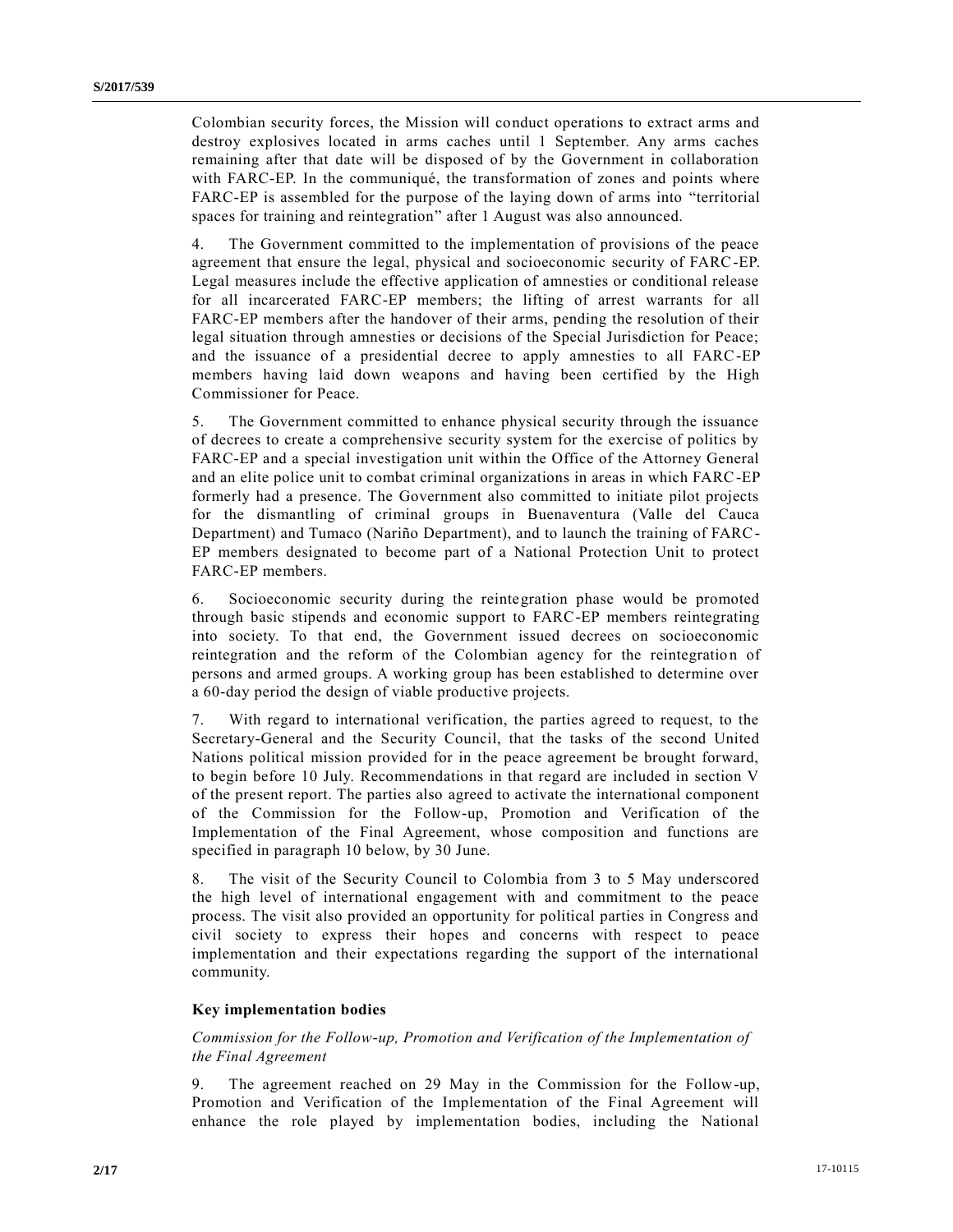Reintegration Council and the National Commission on Security Guarantees, as the priorities outlined therein are at the core of their mandated tasks. The Commission met frequently throughout the reporting period to consider peace -related legislation prior to its submission to Congress and to resolve differences between the parties.

10. On 30 March, the international component of the Commission was formally established in the city of Cali in the presence of the former President of Uruguay, José Mujica, and the former President of Spain, Felipe González, who were designated as "notables" with verification responsibilities. With the support of a technical secretariat, the two former leaders are expected to produce reports, make pronouncements on the implementation of the agreement and offer recommendations to resolve impasses, as needed. Their terms of reference exclude issues under the purview of the United Nations Mission.

11. On 11 April, the Commission established a special entity to ensure that a gender perspective, including on lesbian, gay, bisexual, transgender and intersex issues, is mainstreamed in the implementation of the peace agreement. This entity will make recommendations to the Commission, follow up on the implementation of gender provisions in the agreement and establish a permanent dialogue between women´s groups and peace-related bodies. The Commission is currently reviewing applications to appoint the seven women who will serve in their personal capacity but who have been nominated by their respective organizations.

#### *National Reintegration Council*

12. The National Reintegration Council, comprising two government and two FARC-EP members, has met approximately 30 times since its creation in late December 2016. Its main tasks are to define a reintegration strategy and to implement short-term measures during the first phase of concentration of FARC-EP members in the zones and points. Although those are its broader aims, the Council's efforts during the period were focused mainly on three specific issues: the reintegration of children in FARC-EP ranks; the release of incarcerated FARC-EP members who have been pardoned; and the preparation of a socioeconomic and education census of FARC-EP members.

13. In line with the separation protocol established for the reintegration of children in May 2016, the International Committee of the Red Cross (ICRC) reported the separation of 86 children from guerrilla ranks as at 12 May. Reception of these minors was supported by the International Organization for Migration and the United Nations Children's Fund.

14. With regard to pardoned former combatants, the National Reintegration Council arranged for temporary housing centres provided by international donors and the Catholic Church, although the goal of FARC-EP is for them to move towards zones and points when logistical conditions allow.

15. A socioeconomic census of FARC-EP members has been conducted by the National University of Colombia since the beginning of May; its results are expected by the end of June. The census aims to gather information from former combatants concentrated in zones and points or currently serving sentences in prison with respect to their needs and aspirations, level of education, professional background, family situation and health. The results will be delivered to the National Reintegration Council to shape reintegration policies.

16. The Colombian Agency for Reintegration, transformed by presidential decree into the Agency for Reintegration and Normalization, will include a specific programme on the socioeconomic reintegration of FARC-EP members and will coordinate government institutions and NGOs.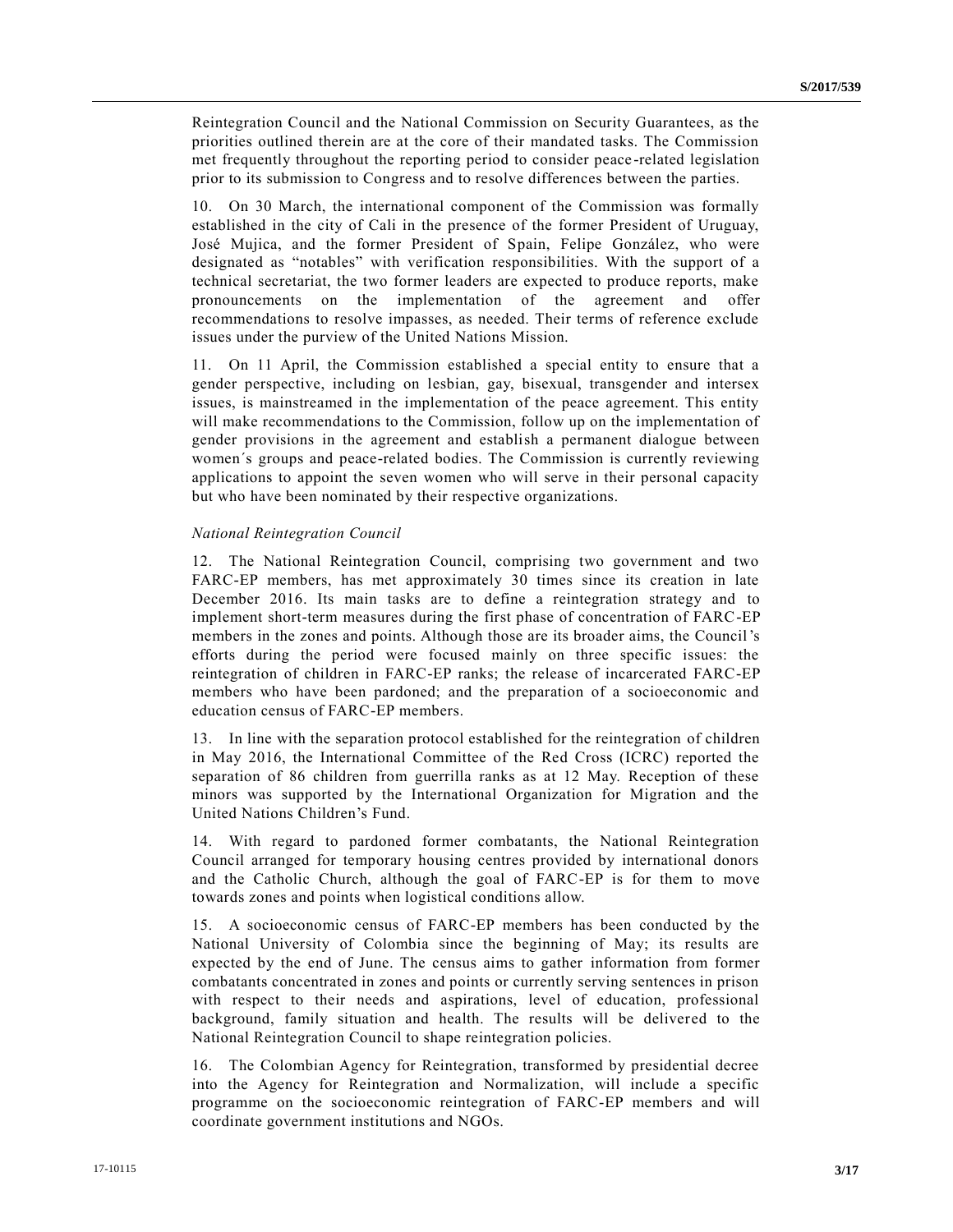17. Other positive developments include the approval of a decree establishing a cooperative organization (Ecomun) for FARC-EP projects and financial disbursements for the first phase of reintegration, as foreseen in the peace agreement. On 5 June, in accordance with the road map of 29 May, the National Reintegration Council established a working group that was given 60 days to formulate economic projects to be implemented by communities or other organizations.

#### *National Commission on Security Guarantees*

18. The bilateral ceasefire and cessation of hostilities between the Government and FARC-EP held during the reporting period; there was just one serious incident with no casualties reported as a result of confrontation between the parties. Nonetheless, concerns persisted regarding the security situation in the areas most affected by the conflict and the activities of armed groups and organizations termed the successors of the demobilized paramilitary groups. Attacks against community leaders and human rights defenders continued. From 1 January to 23 May 2017, the Office of the United Nations High Commissioner for Human Rights verified the killing of 17 human rights defenders who had also been social leaders. Fifteen additional cases remained under review. Colombian human rights organizations reported higher numbers. In addition, during the reporting period, three FARC-EP members were killed, as well as 10 of their relatives, reportedly at the hands of armed groups including FARC-EP dissidents. The most recent case involved an amnestied FARC-EP member reported to have been killed in Caquetá Department on 19 June. Rural areas formerly under FARC-EP control and where the illicit economy has proliferated present a higher risk for human rights defenders and social leaders, posing a challenge for the State in its efforts to increase security.

19. The attacks against social and community leaders as well as FARC-EP members and their families have heightened concerns about their security during the reintegration phase while underscoring the importance of the provision of security guarantees and the establishment of measures to prevent such violence. In this regard, the work of the National Commission on Security Guarantees, led by the President of Colombia, Juan Manuel Santos Calderón, has gained further relevance for peace consolidation.

20. On 22 May, the Commission reviewed the legislation required to strengthen security mechanisms in compliance with the peace agreement, and decided that some provisions could be implemented by decree. That decision was made effective by the issuance, in the lead-up to the road map of 29 May, of a series of presidential decrees on peace implementation that included security-related measures, as outlined in paragraph 5 above.

## *Colombia in Peace Fund*

21. On 27 April, the President announced the creation of the Colombia in Peace Fund, which is expected to coordinate funds to address post-conflict priorities. The Government indicated that the fund would have an initial allocation of 750 billion Colombian pesos (around \$247 million). It is expected to consolidate funds from the national budget, royalty revenue, private donations and contributions from the international community, including the multi-donor trust fund, which has mobilized \$58 million to date.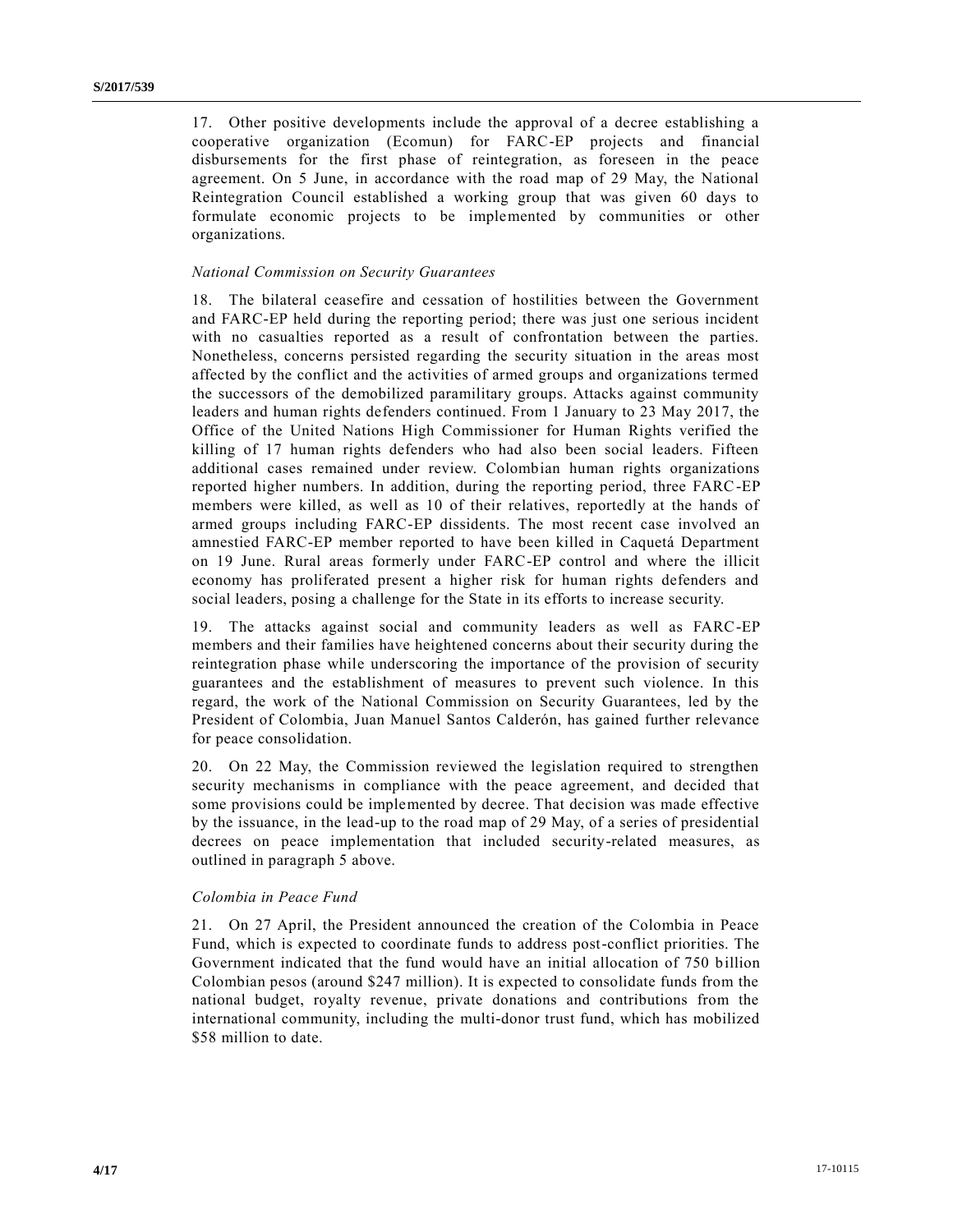#### **Legislative and institutional implementation of the peace agreement**

*Major legislation approved under "fast track" procedures*

22. The Colombian Congress continued to consider and approve peace-related legislation under the "fast track" procedures allowing for expedited congressional approval. Towards the end of the period, the Government obtained a six-month extension of the procedures, which had been set to expire on 1 June. Key legislation included:

(a) A law on the creation of a Comprehensive System of Truth, Justice, Reparations and Non-Repetition, which establishes a Special Jurisdiction for Peace to address crimes committed during the armed conflict. Congress is expected to approve a statutory law that will effectively activate the functioning of the Special Jurisdiction for Peace;

(b) A law on the statute of the opposition, which was called for in the peace agreement and had remained pending since the approval of the Constitution of Colombia of 1991. The statute provides for additional financing for political parties and movements declaring themselves in opposition to the Government; ensures a right of public reply through the media for the opposition to respond to major public pronouncements of the Government; and allows the opposition to set the agenda for legislative debates five times in each legislative period;

(c) A law providing guarantees for the implementation of the peace agreement through a transitional article in the Constitution specifying that aspects of the peace agreement relating to norms of international humanitarian law or fundamental rights will be obligatory parameters for the interpretation of norms and laws to implement the peace agreement. The legislation notes that all State institutions and authorities are to comply in good faith with the provisions set out in the peace agreement;

(d) A law on the political reintegration of FARC-EP, outlining modalities for the transition of FARC-EP into a political party or movement, including its financing. It establishes that the political party or movement to be created by FARC-EP will have a minimum of five seats in both the Senate and House of Representatives during the next two electoral periods (2018-2022 and 2022-2026).

#### *Major presidential decrees relating to peace implementation*

23. The President made use of his extraordinary powers, under fast-track procedures, to issue decrees relating to peace implementation. In the context of the road map agreed on 29 May, the President issued 22 decrees relating to, inter alia, the social and economic development of areas affected by the conflict, the socioeconomic reintegration of FARC-EP members, the reintegration of children from FARC-EP, the establishment of a special investigation unit in the Office of the Attorney General, the system of security for the exercise of politics and a national programme for crop substitution.

24. Previously, the President had issued a number of peace-related decrees, including decrees establishing the selection committee for the justices and other officials of the Comprehensive System of Truth, Justice, Reparations and Non-Repetition; the Commission for the Clarification of Truth, Coexistence and Non-Repetition; and the unit for the search of persons considered to be disappeared in the context of and owing to the armed conflict. The selection committee is in the process of considering members who will serve as officials in the justice component foreseen in the peace agreement. It has confirmed Néstor Raúl Correa as the Executive Secretary of the Special Jurisdiction for Peace. The President also issued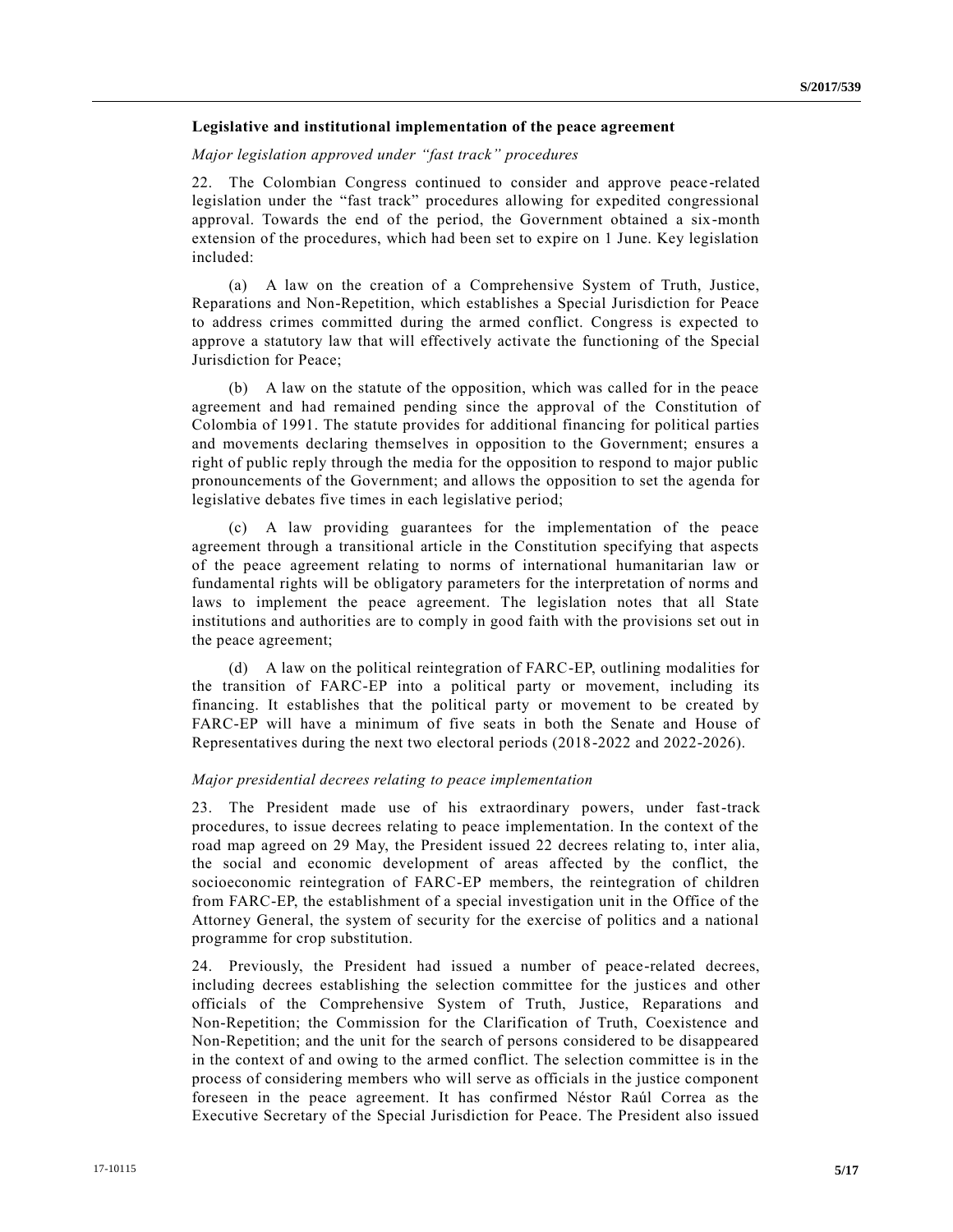a decree on a special judicial mechanism for members of the armed forces and a decree to facilitate the implementation of amnesty provisions for FARC-EP members.

## *Review of legislation by the Constitutional Court*

25. Legislation already approved under "fast track" provisions remains subject to review by the Constitutional Court, which has found three peace -related presidential decrees unconstitutional on technical grounds. On 17 May, the Court invalidated a decree providing for the expansion of the National Protection Unit to incorporate some 1,200 FARC-EP members, as envisioned in the peace agreement, for reasons relating to the Unit's budget expected to be rectified shortly. The Court argued that the budget for the Unit should have been expanded prior to the decree. More significantly, on the same day, the Court issued a ruling invalidating aspects of the "fast track" procedures for congressional approval of peace-related legislation. As a result, such legislation can be debated line by line rather than only in its entirety, and proposed amendments would no longer be limited to those having prior approval of the Government after its determining of their consistency with the peace agreement.

26. Both decisions generated significant concern on the part of FARC-EP and the supporters of the peace process with regard to the role of the Constitutional Court in peace implementation and the legal guarantees provided by the peace agreement. In an effort to mitigate those concerns, political parties supporting the peace process pledged publicly to vote in favour of peace-related legislation. Congressional approval at the level of peace committees immediately after the Court's ruling suggested that Congress is still able to expedite the approval of legislation.

27. The court announced in mid-May that it would initiate a review of the amnesty law in conjunction with its review of the broader law on the Comprehensive System of Truth, Justice, Reparations and Non-Repetition. The reviews will be watched closely for their potential impact on the peace process.

### *Negotiations with other armed groups*

28. The first round of talks with the National Liberation Army (ELN), launched on 7 February, was concluded on 6 April in Quito. Against a backdrop of continued military confrontation, in an effort to de-escalate the violence, the Government and ELN announced a humanitarian demining pilot project as well as their intention to reach agreements in conformity with international humanitarian law. The ELN central command and the FARC-EP secretariat met in May in Havana in an encounter organized by the Government of Colombia. In a joint statement issued on 11 May, both groups underscored their common goal of reaching peace, through different yet complementary paths. A second round of talks was launched on 16 May with a focus on de-escalating violence, protecting the civilian population and promoting civil society participation in peace talks.

# **III. Mission tasks**

29. The Mission serves as coordinator of the tripartite Monitoring and Verification Mechanism, responsible for overseeing implementation of the ceasefire protocol agreed by the parties in the peace agreement. The achievement of near full deployment to its local headquarters has allowed the Mechanism to increase significantly its monitoring activities as well as its engagement with local communities and civil society representatives. Amid logistical delays and missed deadlines along the timeline established in the peace agreement, the Mechanism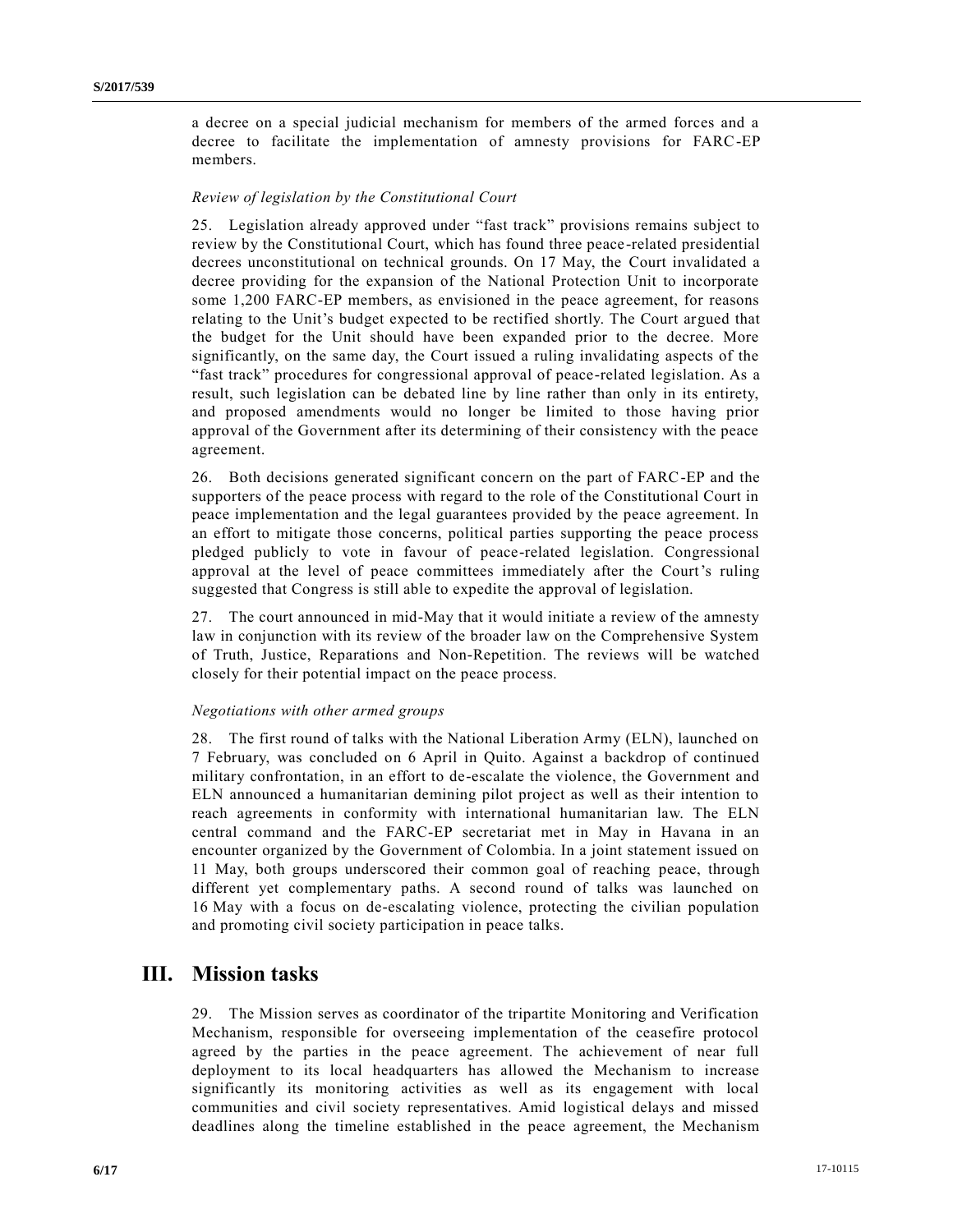proved to be effective in maintaining confidence and addressing incidents relating to the ceasefire and cessation of hostilities agreement and protocols. That only nine serious violations of the ceasefire have been registered since the beginning of the Mechanism's operations in November 2016 is indicative of the parties' commitment to respect their obligations.

## **A. Activities relating to the ceasefire and cessation of hostilities and coordination of the Monitoring and Verification Mechanism**

30. The Mission, as coordinator of the Monitoring and Verification Mechanism, focused on its monitoring responsibilities in zones and points and the surrounding security area, where the armed forces are deployed. The parties requested that the Mechanism assess progress with regard to the establishment of FARC-EP camps, logistical support and the provision of health care. The Mechanism also supported the start of reintegration activities led by private and public entities in zones an d points. Such activities included training provided by the national training service, the issuance of identity documents by the national registry, the census conducted by the National University and activities undertaken by universities and non-governmental organizations (NGOs), among others. The Mechanism coordinated with ICRC the movement of children from FARC-EP camps to reintegration centres. The operations are led by ICRC and the Presidential Adviser on Human Rights. Lastly, the Mechanism conducted outreach activities with local communities, civil society and local and regional authorities and hosted the visits of international dignitaries.

### **Verification of incidents**

31. Since the start of its activities, the Monitoring and Verification Mechanism ha s received 284 requests for the verification of incidents. Of that total, 83 fell outside the mandate of the Mechanism. Of the verified incidents, 21 were failures to comply with the ceasefire and cessation of hostilities protocols owing to misinterpretation or a lack of coordination; 30 were minor violations; and 9 were grave violations (the incident of 13 November 2016 counts as 2 violations). Most violations related to movements of FARC-EP members as well as incursions by the public security forces into the security areas of zones and points or irregularities in the security controls to access zones and points. Three serious violations were reported during the reporting period: an overflight of a zone by a government helicopter; a case of attempted sexual abuse of minors by a FARC-EP member in a camp; and an incursion into a zone by a group of four soldiers, armed and in civilian clothes. One of the soldiers was wounded by gunfire from the guards of the FARC-EP camp.

### **Status of construction of Revolutionary Armed Forces of Colombia-People's Army camps in zones and points**

32. In a joint communiqué with FARC-EP issued on 26 March, the Government committed to complete infrastructure in zones and points, including FARC-EP camps, by the end of April. However, the construction of infrastructure continued to face significant delays. As at the end of May, the Monitoring and Verification Mechanism had assessed that 20 camps were nearly complete in terms of basic infrastructure. Four camps were more than halfway completed and four were less than halfway completed (there are two camps in one of the zones). Delays were due to, among other factors, adverse weather conditions, delays in payments to contractors and some roadblocks owing to protests in the vicinity of zones and points, which prevented the delivery of construction materials.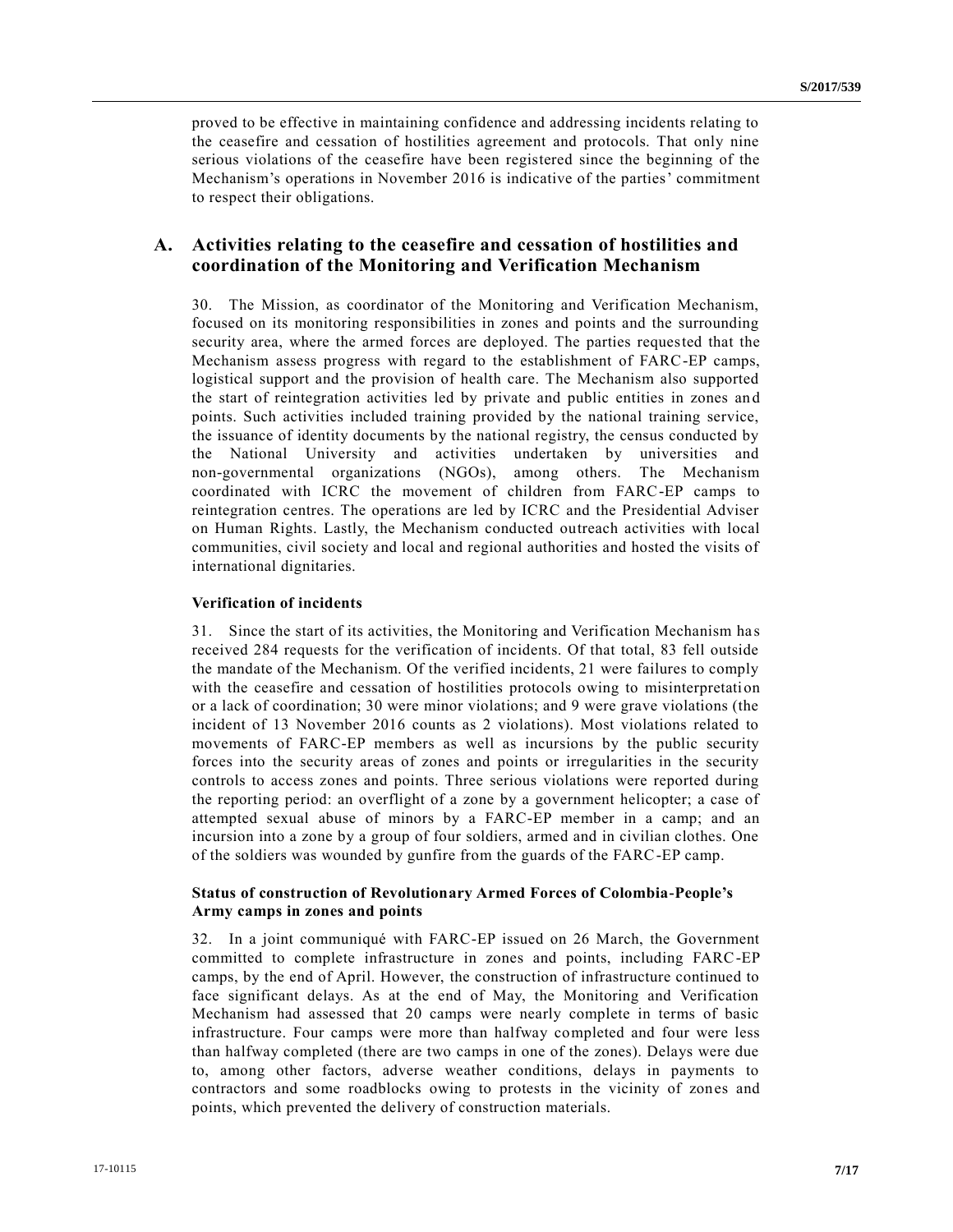## **Verification of installations housing Revolutionary Armed Forces of Colombia-People's Army inmates**

33. The Monitoring and Verification Mechanism is responsible for verifying the suitability of installations in the zone of La Guajira (Meta Department) before the Government can transfer FARC-EP inmates who have served less than five years of their sentences for grave crimes and are therefore subjected to the Special Jurisdiction for Peace. An initial certification on 9 March allowed the transfer of the first group of 24 inmates on 24 April. Further transfers of inmates were conducted in May and June. As at 15 June, 229 FARC-EP inmates had been transferred to the zone.

## **Provision of logistics and medical services**

34. The Monitoring and Verification Mechanism has been monitoring on a weekly basis the provision of supplies to FARC-EP camps (including food, clothing, hygiene kits, welfare equipment and cleaning supplies). Improvements observed during the previous reporting period have been maintained, especially in food supplies. Following the parties' joint communiqué of 26 March, there was a notable improvement in the sourcing of food from local suppliers — a recurrent demand of FARC-EP and communities who see the benefit to the local economy. Although the supply of clothing kits began in May, there have been problems in arranging the reception of deliveries in some areas.

35. Significant problems arose with regard to the water supply at some of the local headquarters of the Monitoring and Verification Mechanism, owing to contamination by bacteria and seepage from septic tanks. The Mission has requested the National Institute of Health of Colombia to analyse the drinking water in those locations and has requested Fondo Paz (the government agency in charge of local contracts) to urgently address the problem. Immediate remedial action was taken through the distribution of bottled water, while structural solutions are expected to be in place by the end of June.

36. There have been cases of malaria and dengue in certain zones among members of the Colombian armed forces and FARC-EP, particularly in the zone of Vidrí, Vigía del Fuerte (Antioquia Department), and El Gallo, Tierralta (Córdoba Department). Requests have been made for the supply of medication.

37. In April, the Government deployed medical teams and ambulances to zones and points; these also serve local communities. This has significantly improved living conditions. By 26 May, doctors and nurses had been deployed to all zones and points, ensuring the presence of medical personnel at all locations. Ambulances were deployed to 25 zones and points, with the exception of Vidrí, Vigía del Fuerte (Antioquia Department), and El Gallo, Tierralta (Córdoba Department), which require riverine transport that has been requested but not delivered owing to contractual problems. The Monitoring and Verification Mechanism called upon the authorities to expedite the lifting of arrest warrants for FARC-EP members needing to leave zones and points to receive medical care.

38. The Monitoring and Verification Mechanism, through regular public statements, has kept the public informed on progress regarding the Governmentprovided logistics and medical care, as well as on the verification of incidents.

## **Security challenges**

39. The work of the Monitoring and Verification Mechanism continued to be affected by security concerns at the local level. At times, operations had to be suspended in areas such as Caño Indio, Tibú (Norte de Santander Department),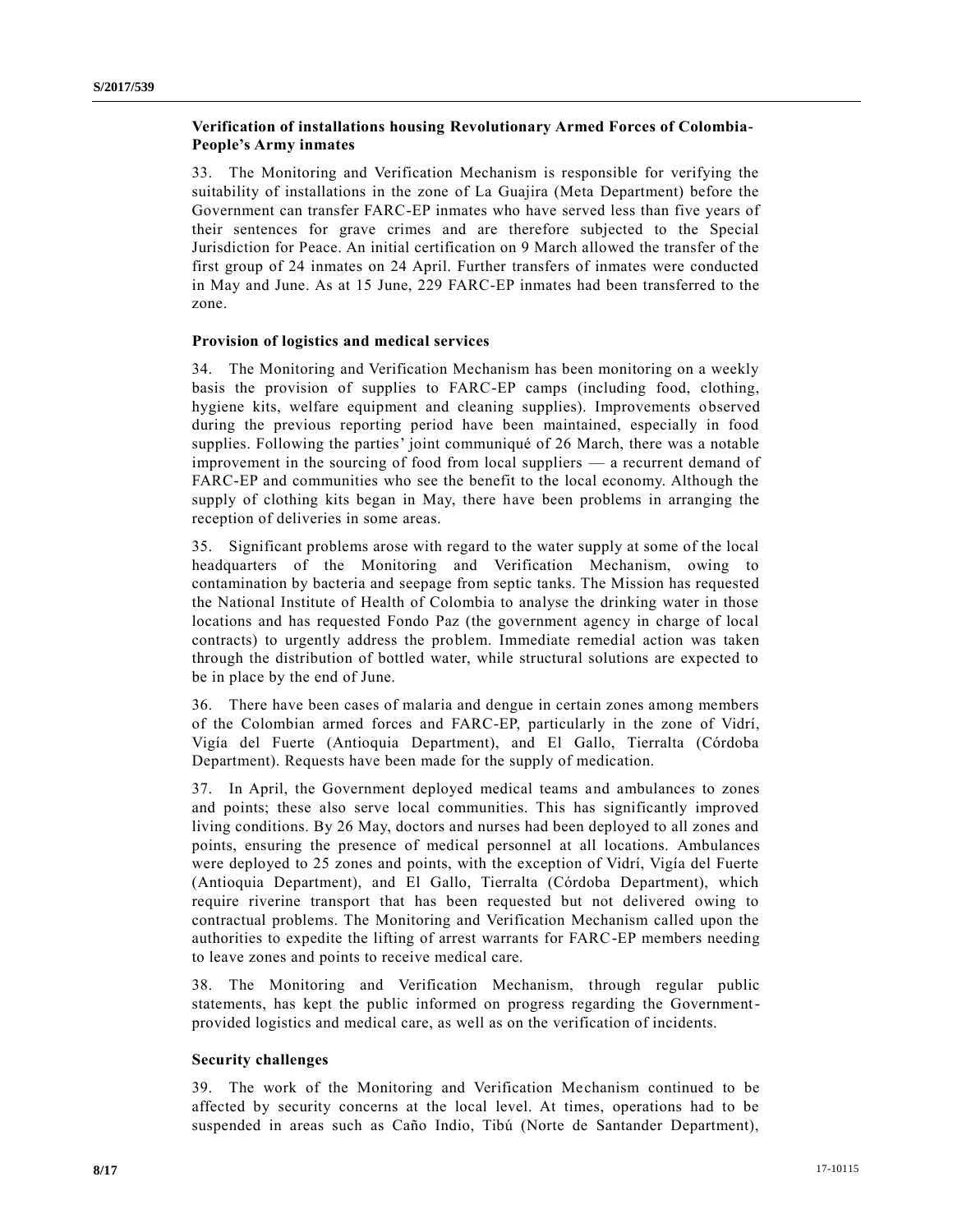because of the actions of armed groups such as the Popular Liberation Army and ELN. The presence of organized armed groups and actions against them by the public security forces also affected the security context. Operations were suspended intermittently in La Variante, Tumaco (Nariño Department), following demonstrations by coca growers, who set up roadblocks. Similar protests affected activities in other locations. Public security forces discovered and destroyed explosive devices in the vicinity of a number of zones and points. Dissident FARC-EP fronts, particularly in the Departments of Caquetá, Guaviare and Meta, posed an additional concern for the Mechanism's operations, including the operations of the United Nations country team, particularly following the detention of personnel of the United Nations Office on Drugs and Crime (UNODC) by one of the dissident fronts in the Guaviare region (see para. 68 below).While remaining modest in relation to the overall size of FARC-EP, a steady increase in the number of individual desertions was reported during the reporting period, bringing the total registered by the Mission to 276 since 1 December 2016. In addition, 45 FARC-EP members have been expelled from the group since that date and 45 have engaged in the individual demobilization programme offered by the State.

#### **Liaison and outreach**

40. The communications strategy of the Monitoring and Verification Mechanism has continued at the local, regional and national levels, providing information on the Mechanism's activities, supporting visits of international, national and local actors seeking to learn about the ceasefire process and promoting better understanding about the peace process more generally. The Mechanism liaised on a regular basis with civil society actors, particularly local authorities, governors, local leaders, academics and institutional actors. In addition, the Mechanism provided information to local communities, NGOs, political groups and other actors on the functioning of the zones and points. The Mechanism does not restrict access to zones and points, which may be visited by unarmed civilians, provided that meetings are conducted in reception areas and not within FARC-EP camps, in accordance with the peace agreement protocols.

#### **Engagement with women's groups and gender approach**

41. The Mission continued to engage closely with women's groups to exchange information on the gender dimension of peace implementation and the involvement of such groups in this process. It facilitated their interaction with the Monitoring and Verification Mechanism, including the participation of female FARC-EP members in meetings. Women's groups also support the Mission in identifying possible situations of gender-based violence and in developing prevention and protection mechanisms.

42. The Mission supported the Monitoring and Verification Mechanism in preparing a tripartite gender directive that highlights the inclusion and participation of women within the Mechanism. It also defines the tasks to be carried out by the gender focal points at the national, regional and local levels, including understanding the local context with a gender perspective, receiving complaints on sexual violence, activating protection routes for victims and capacity-building for members of the Mechanism.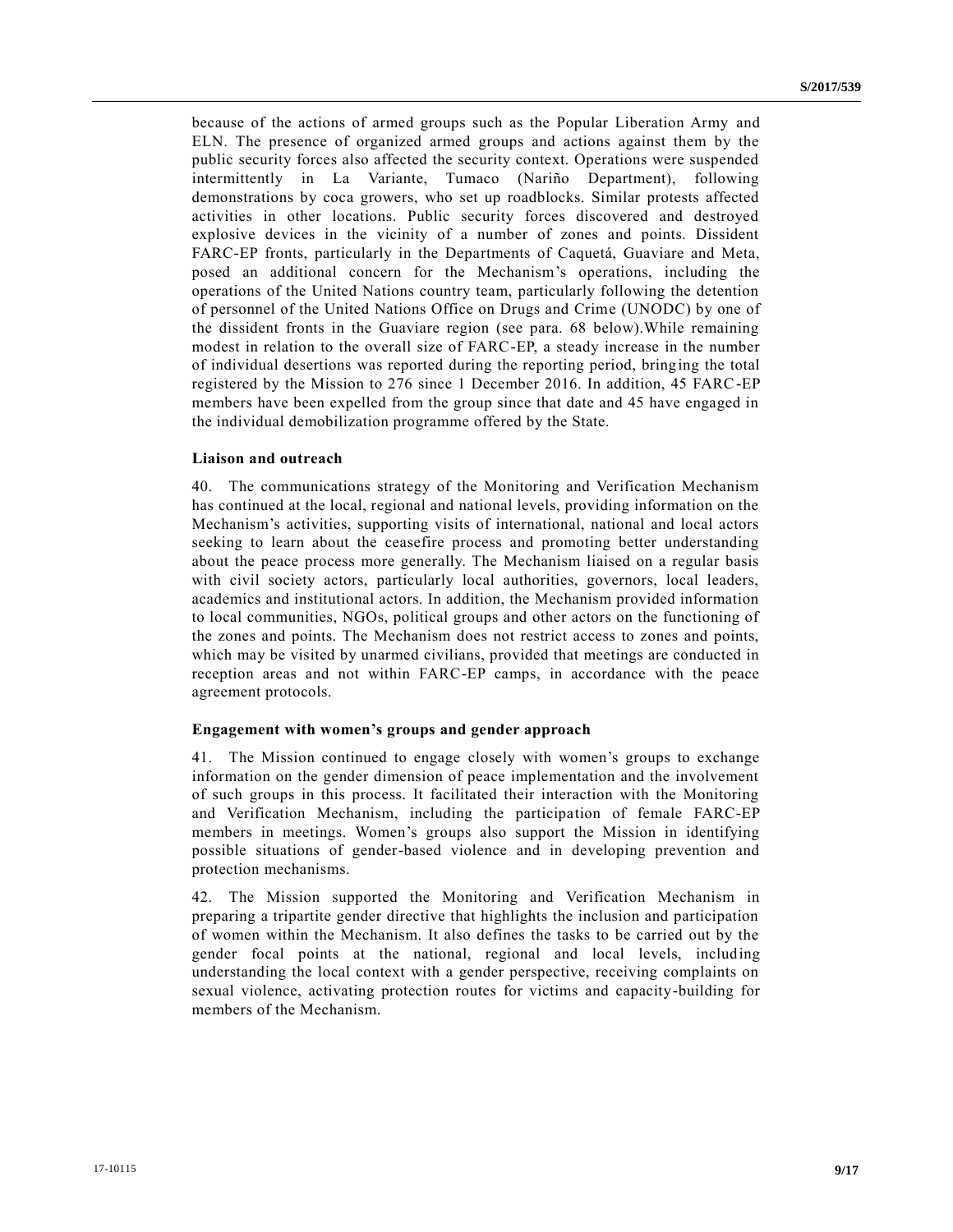## **B. Activities related to the laying down of arms**

### **Registration and collection of arms**

43. The peace agreement established an ambitious timeline for the ceasefire and the process for the laying down of arms, with which the parties have been at pains to comply. Logistical delays and a drawn out implementation of provisions of the peace agreement resulted in the start of key activities relating to the process for the laying down of arms being deferred. The Mission identified and registered 7,132 FARC-EP arms in zones and points from 1 to 25 March and initiated the collection of arms of FARC-EP members serving as observers in the Monitoring and Verification Mechanism. During the course of the session of the Commission for the Follow-up, Promotion and Verification of the Implementation of the Final Agreement held in Cartagena on 25 and 26 March, FARC-EP agreed to hand over the arms of its members involved in peace-related activities, numbering about 1,000.

44. Throughout the reporting period, the Mission has been ready to receive and store the arms of FARC-EP members in zones and points, initially in reinforced metal boxes. As the construction of FARC-EP camps progressed, the Mission installed containers which to date number 44 in 22 zones and points. Four zones and points required the construction of arms storage facilities, as containers could not be transported to those locations.

45. Following the agreement of 29 May on the road map and in particular the new and compressed timeline for the handover of weapons in FARC-EP camps, the Mission, FARC-EP and the Government carried out intensive preparations for the storage of weapons of combatants in camps and militia members in three stages: 30 per cent on 7 June, 30 per cent on 14 June and the remainder on 20 June. It was agreed that militia members would join zones and points to register and initiate their transition towards legality. Those militias carrying arms would hand over their weapons to the Mission and receive the corresponding certification. FARC-EP informed the Mission that the arms of most militia members were located in weapons caches.

46. On 16 June, the Mission confirmed that it had stored 60 per cent of the weapons of FARC-EP members in United Nations containers. On 20 June, it was announced that the final phase, involving the handing in of the last tranche of weapons, had begun in the zones and points. A ceremony was scheduled for 27 June to mark the historic completion of the process.

## **Certification of the laying down of arms**

47. At the request of the parties, the Mission is providing certificates to individual FARC-EP members who have handed over their arms to facilitate their transition to legality, on the basis of lists of FARC-EP members provided by the Office of the High Commissioner for Peace. By the end of May, the Office had provided the Mission with a list of 6,990 FARC-EP members located in zones and points and FARC-EP secretariat members, as well as those involved in the Monitoring and Verification Mechanism at the regional and national levels. In addition, on 8 June, the Office of the High Commissioner for Peace provided the Mission with a list of 2,800 militia members.

### **Disposal of arms caches**

48. FARC-EP faced delays in obtaining information on the number and location of caches. It was not until late in April that FARC-EP informed the Mission that there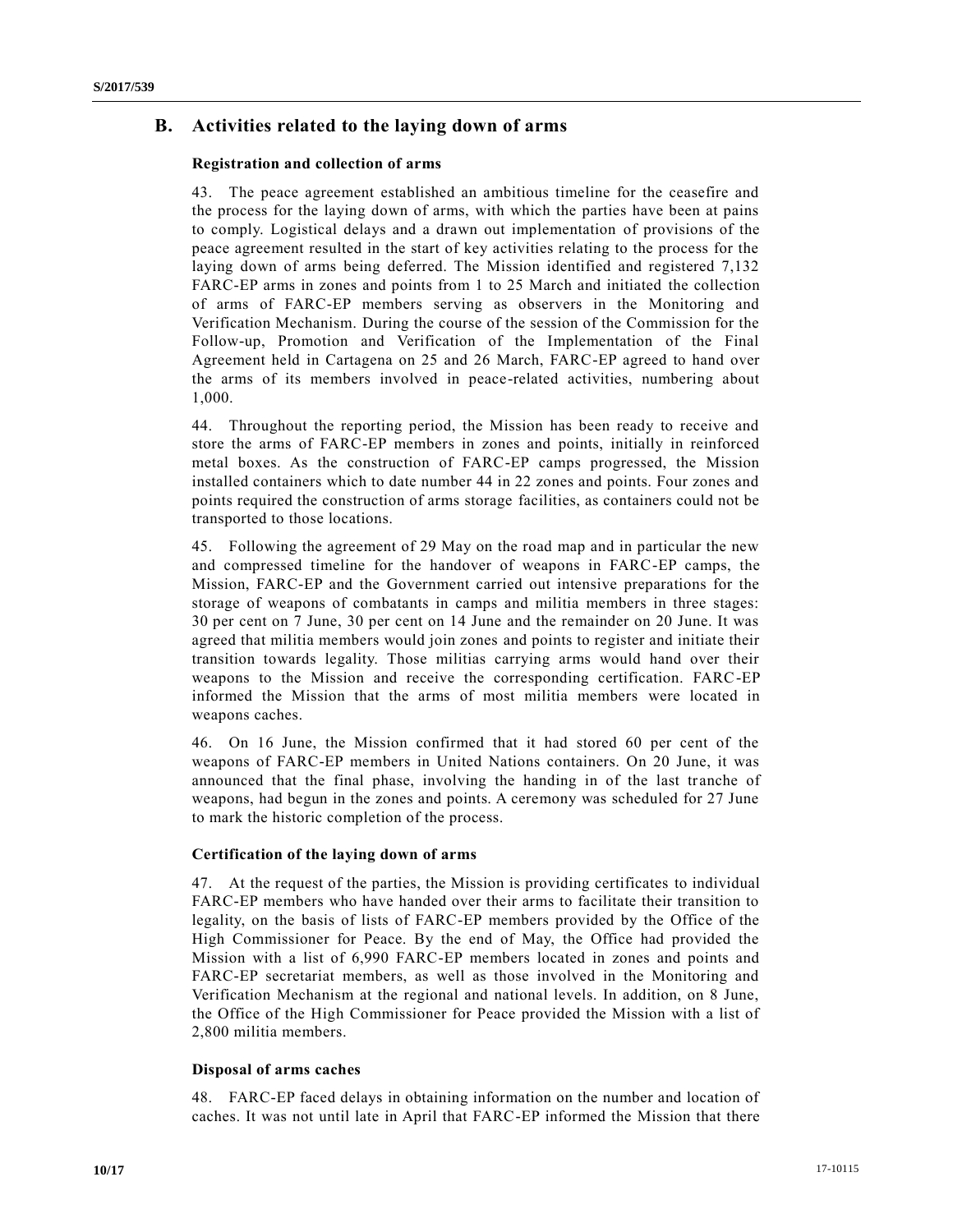were 949 arms caches throughout the country. Their large number and remote location posed a significant challenge, as operations to dismantle caches are complex and involve close coordination with FARC-EP and the Government's public security forces.

49. According to the road map of 29 May, the United Nations Mission in Colombia is to verify the destruction of arms caches by FARC-EP until 1 September 2017, after which date the Government will assume this responsibility, with the assistance of FARC-EP. Until that time, efforts will be made to verify the disposal of as many caches as possible. The Mission is also planning for the neutralization of weapons and their transport out of zones and points.

50. To date, the Mission has conducted six operations to verify the disposal of caches. On the basis of information provided by FARC-EP, and in coordination with the Government's security forces, the Mission has been planning for 40 more, of which 24 were ready to launch as at 12 June, pending only FARC-EP confirmation and the logistical and security support of the public security forces. Each operation could cover several caches.

51. Security is a key factor in operations concerning caches, as some are located in areas where armed groups are operating. Logistics and weather conditions can pose an additional challenge, given their remote location and difficult terrain, and air transport is often required. The Department of Safety and Security of the Secretariat supports these activities by providing advice through security risk assessments for each area, as well as with a physical presence during the operations, ensuring compliance with all standard United Nations security measures.

## **C. Activities related to the liaison and coordination functions**

52. The Mission continued to strengthen its working relationships with local government and indigenous authorities, community action boards ( *Juntas de Acción Comunal*) and civil society groups at large. It also broadened its engagement with sectors opposed to, or sceptical of, the peace process, ensuring frequent briefings on the activities of the Mission and the Monitoring and Verification Mechanism while collecting their views on the overall mandate. In general, communities continue to perceive the Mission as a stabilizing factor and support the peace process. However, local frustration is growing with the lack of public economic and social investment. Questions remained over the shape and scope of community-based plans for the reintegration of former combatants into communities.

53. At the national level, the Mission has sought to enhance engagement with a broad array of actors — among them political and social leaders, private sector representatives, parliamentarians, religious organizations and think tanks — in addition to regular meetings with civil society organizations, including ethnic and women's groups.

54. The Mission remained closely engaged with women's groups to exchange information on the gender dimension of peace implementation and the involvement of women's groups in this process.

55. Cooperation with United Nations system agencies, funds and programmes in Colombia has continued, not only at the national level, but also at local levels through the local coordination teams. The Mission has benefited from the analysis of specialized agencies in relation to thematic aspects of the peace agreement and the stabilization activities of the United Nations country team at the local level. United Nations system partners have continued to support the Mission in ongoing training for staff.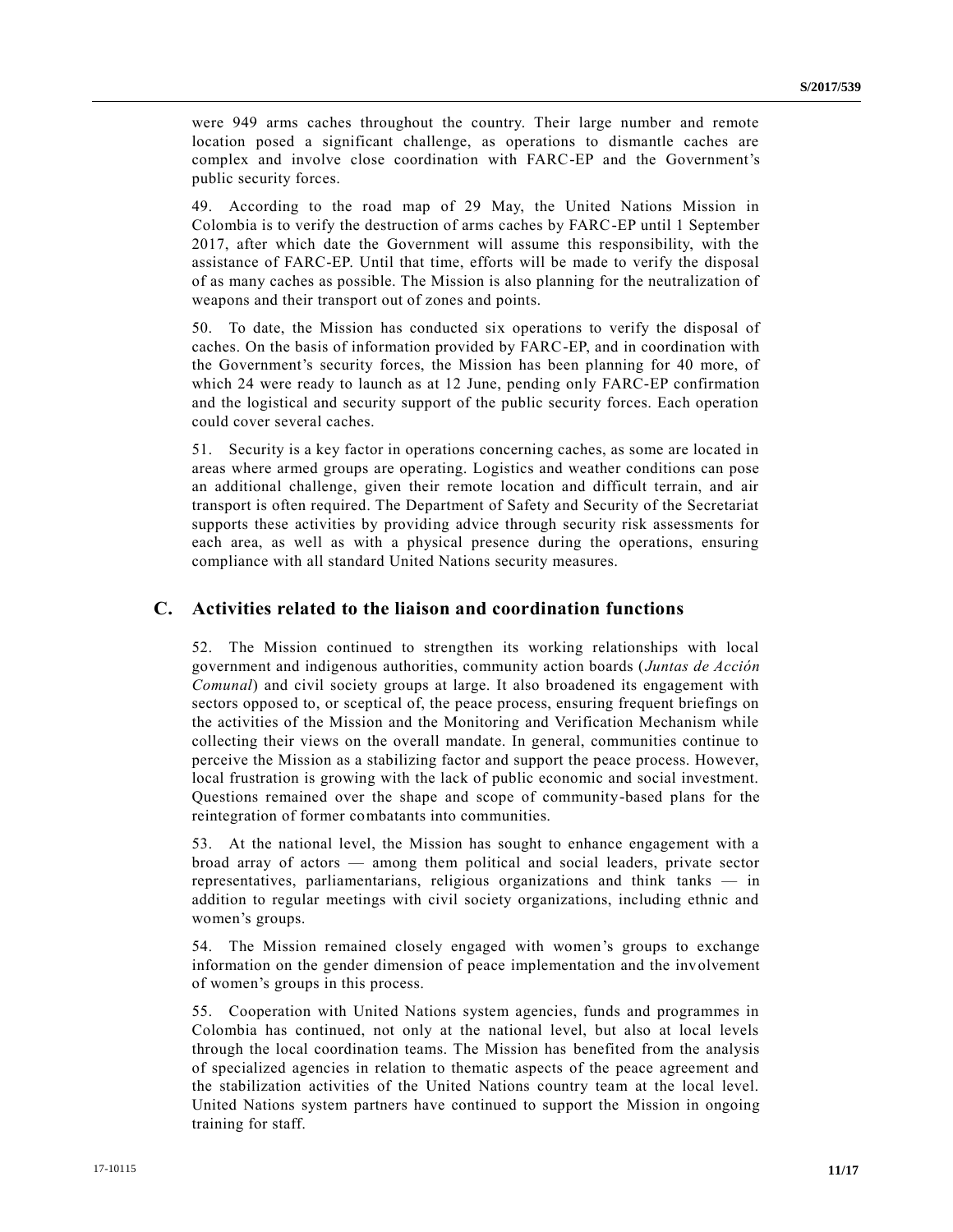56. As noted in my previous report [\(S/2017/252\)](https://undocs.org/S/2017/252), the Mission has cooperated with the United Nations country team and the Colombian Agency for Territorial Renovation in participatory community assessments to inform the design of development projects in areas surrounding zones and points. Around \$13 million relating to ongoing programming from the United Nations system and its partners has been reprogrammed to support collective reparation to victims, protection and prevention of recruitment by armed groups, support for small-scale economic initiatives and support for women affected by gender-based violence, including in municipalities hosting zones and points. Other requests for funding are being discussed with the Multi-Partner Trust Fund of the United Nations Development Programme and the Peacebuilding Fund. The above-mentioned assessments are part of the rapid response efforts provided in the Government's stabilization plan, which includes investments in small infrastructure projects, road improvements and crop substitution. Rapid implementation of the projects is desirable.

# **IV. Mission set-up and structures**

57. The Mission achieved full operational capacity during the reporting period, both at its national headquarters in Bogotá and in the eight regional offices and one subregional office. The Medellín regional office operated from temporary premises until 28 April.

# **A. International observers**

58. As at 12 June, the Mission has deployed 448 international observers from 19 countries, under its authorized ceiling of 450, 58 of whom (13 per cent) are women.

59. During the reporting period, the local headquarters of the Monitoring and Verification Mechanism were expanded, allowing for progress in the deployment of the full personnel capacity of United Nations observers. As at 17 May, the Mechanism operated from local headquarters in each of the 26 zones and points. The last three local headquarters to be established were set up in mid-May in Agua Bonita, Montañita (Caquetá Department); Caño Indio, Tibú (Norte de Santander Department); and El Gallo, Tierra Alta (Córdoba Department). The Government and FARC-EP components have yet to deploy some 30 per cent of their respective personnel, pending completion of the expansion of local headquarters capacity.

## **B. Coordination and substantive**

60. The Mission continued to deploy substantive-section observers to local sites, with a major push taking place during the reporting period as a result of advances in the expansion and facilities of local headquarters. Eighty-two per cent of substantive-section staff in the Mission are now operating at their designated locations and as part of local tripartite teams. Efforts to deploy the remaining substantive staff to the field are ongoing and depend on security conditions in some locations and outstanding logistical requirements. The Mission undertook a determined effort to recruit women to fill substantive-section positions to be deployed to local sites, as a means of promoting gender balance among observers. Of the 23 incumbents of Professional posts at the local level and 49 United Nations Volunteers, 50 are women (69 per cent). All local substantive teams of three have been carefully assigned to ensure that they include two female and one male staff.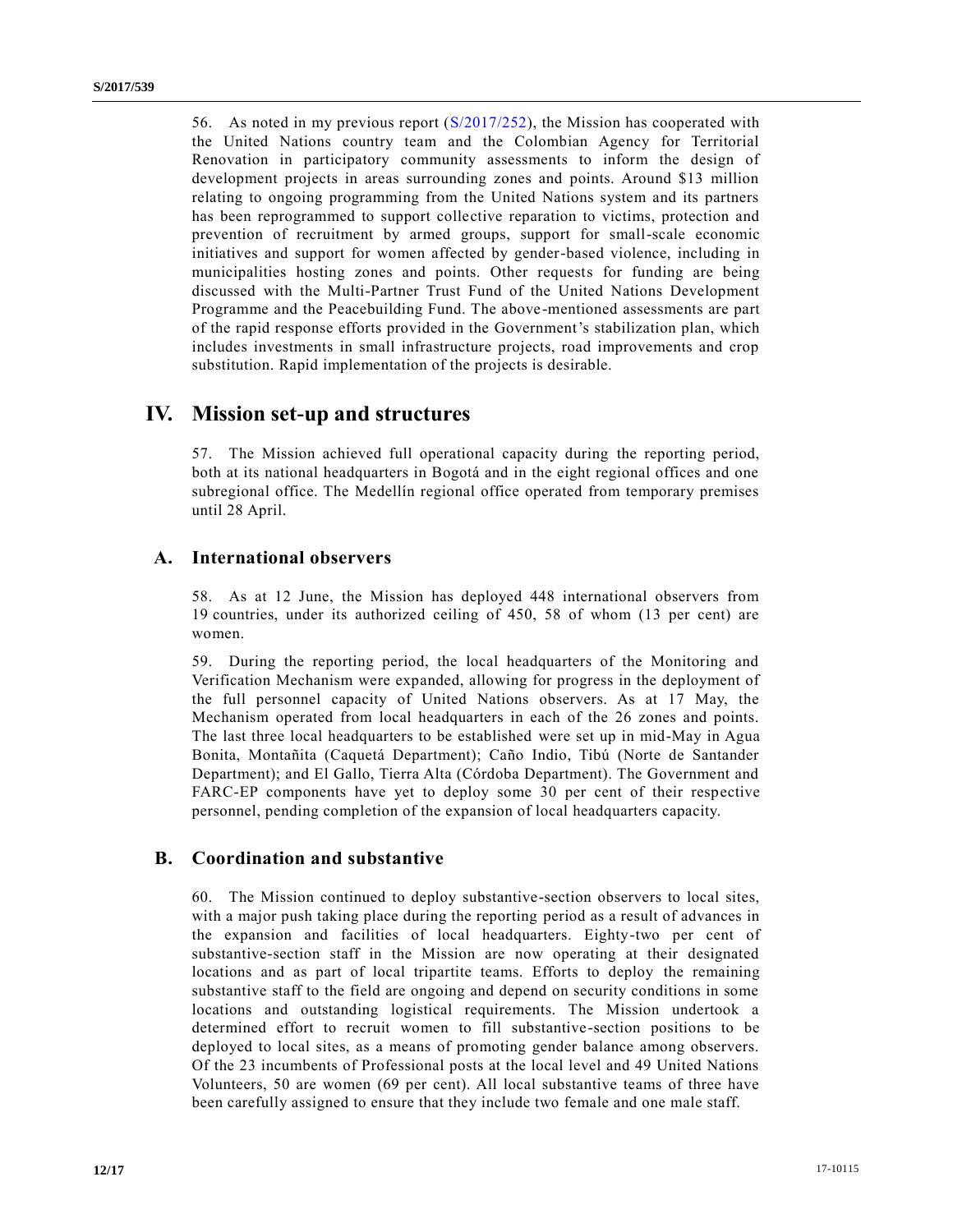## **C. Mission support**

61. In the light of the support originally envisaged to be provided by the Government of Colombia, the mission support structure was based on the principles of a light footprint, outsourcing and the leveraging of the existing capacities of a regional mission for administrative support. The Mission is working to finalize a number of letters of assist and memorandums of understanding with the Government of Colombia to operationalize the necessary support for the Mission and the Monitoring and Verification Mechanism specifically, including an agreement on cost-sharing as authorized by the Security Council in its resolution [2307 \(2016\).](https://undocs.org/S/RES/2307(2016))

62. The Mission has recruited a total of 108 international civilian staff, or 92 per cent of the authorized strength, 65 national staff out of an authorized strength of 100, and 53 United Nations Volunteers, equivalent to 89 per cent of the authorized strength. As of May 2017, 48.2 per cent of the civilian staff of the United Nation s Mission in Colombia were women.

63. A mission support plan was developed to facilitate the deployment and maintenance of the Mission and the tripartite Monitoring and Verification Mechanism by ensuring smooth and uninterrupted logistical and administrative support to international observers and staff in all eight regional offices and 26 zones and points. The support includes follow-up to the timely implementation of contractual arrangements entered into by Fondo Paz and the coordination of logistical resupply movements.

64. The headquarters in Bogotá, the eight regional offices and the 26 zones and points were provided with Internet connectivity and communications infrastructure within two months of the Government's request, dated 19 January 2017, that the Mission take full responsibility for the provision of these services to all components of the Monitoring and Verification Mechanism. The Mission has put in place contractual arrangements to provide sufficient Internet and telephone connectivity to ensure compliance with minimum operating security standards for operations in the zones and points, as well as portable equipment for Internet, radio, telephone and Global Positioning System support to teams deployed to carry out arms cache operations.

65. The Mission has concluded a letter-of-assist arrangement with the Government of Colombia for the provision of medical services Mission-wide to all personnel, as appropriate, including the deployment of combat nurses, ambulances, medical kits, pharmaceuticals and evacuation capacity.

66. The two helicopters that were deployed to the Mission area for operational support undertook regular and special flights, logistics supply flights and related movements. This capability will continue to be essential, in particular given the requirements for the Mission to transport stored weapons and ammunition from the zones and points to more central locations, to deploy personnel to remote areas to recover material from arms caches and, in general, to support priority tasks related to the second mandate.

# **D. Safety and security of United Nations personnel**

67. The Government of Colombia, specifically the National Police, continues to provide security to the Monitoring and Verification Mechanism and the Mission. The Department of Safety and Security provides ongoing leadership and operational support and advice on the policies and procedures of the United Nations security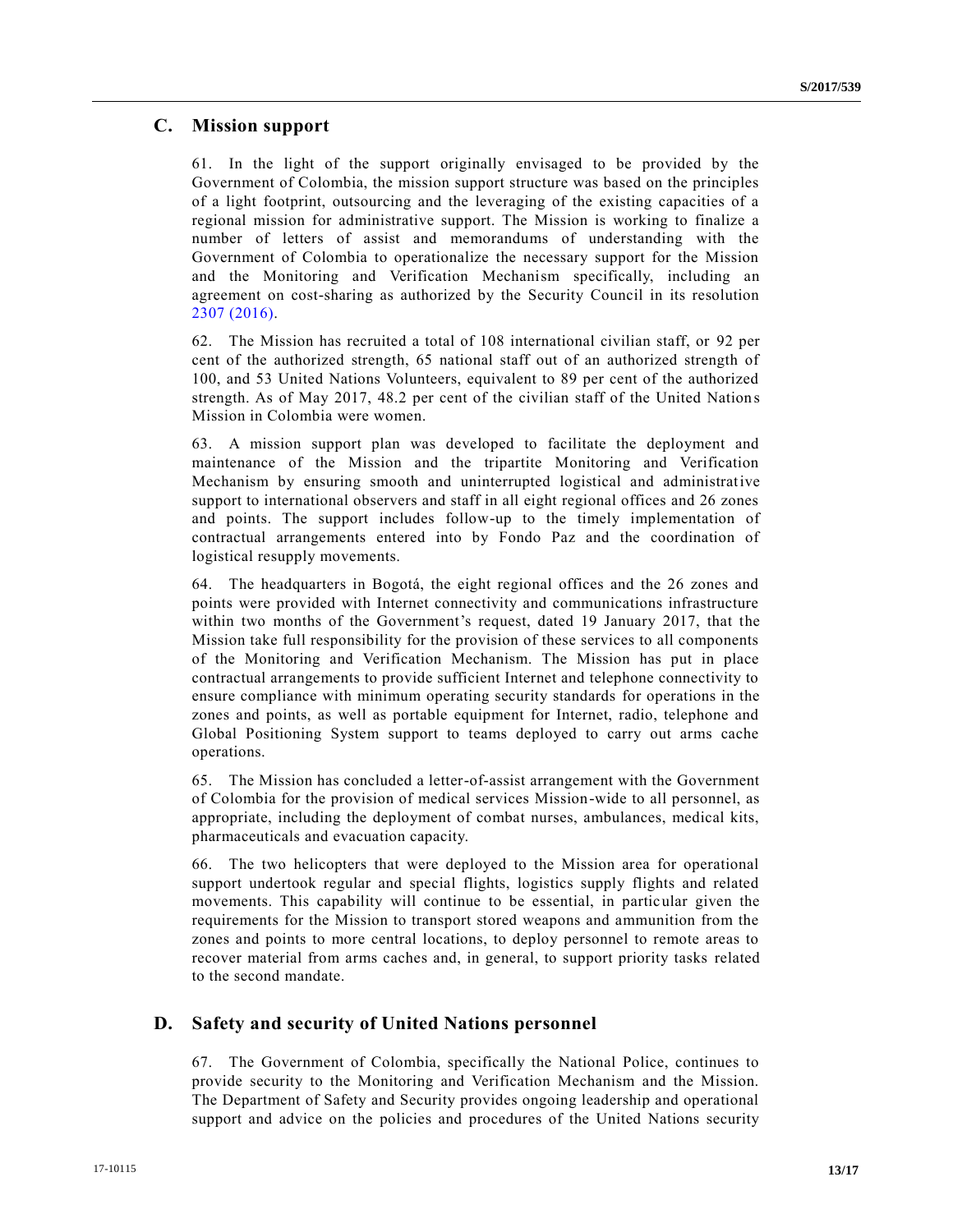management system, in close cooperation and liaison with the Colombian authorities.

68. On 3 May, members of a dissident FARC-EP front detained a UNODC employee who was conducting activities in the municipality of Miraflores (Guaviare Department). Despite initial indications that the UNODC employee would be released, he remains retained. A United Nations hostage incident management team was immediately established under the overall leadership of the designated official for security in Colombia. In the light of security concerns, non-essential, unescorted missions in areas of Antioquia, Cauca, Chocó, Guaviare and Meta Departments were suspended. This first instance of hostage-taking of United Nations personnel in the country has altered the threat environment for United Nations operations in the foreseeable future.

69. The security risk assessment developed for the Mission predicts that residual risk levels in relation to most identified threats (kidnapping, attack by spoilers, crossfire and violent demonstrations) vary between low and substantial. From a security management perspective, the activities planned for the Mission are viable insofar as the relevant risk management measures are fully implemented. The threat of landmines continues to pose considerable risk in some areas.

## **E. Conduct and discipline**

70. Efforts continued to ensure that the behaviour of United Nations personnel abides by United Nations rules and regulations as well as Colombian law, with a particular focus on the prevention of sexual exploitation and abuse. The Mission issued a directive on conduct and discipline that outlines the expectations, procedural aspects and consequences of misconduct. In addition, the Mission disseminated guidelines that specifically prohibit any relation other than professional of Mission staff with the members of the Monitoring and Verification Mechanism as well as with local communities, particularly in the context of the 26 local headquarters in zones and points. The Conduct and Discipline Team conducted induction training for new staff, as well as regular presentations in regional offices and monthly conferences for Heads of Offices, civilian staff and observers in Bogotá. Furthermore, the Conduct and Discipline Team, in cooperation with the Mission's Public Information Office, included a link on the Mission's web page providing information on United Nations standards of conduct and reporting mechanisms.

71. During the reporting period, two allegations of sexual exploitation and abuse were reported to the Mission. Investigations and the need for further action regarding both allegations are under review at United Nations Headquarters.

# **V. Request for the establishment of a second mission and recommendations**

72. The peace agreement provided for a second United Nations mission to be established upon completion of the mandate of the current Mission, to focus on the reintegration of FARC-EP and the implementation of personal and collective security and protection measures. As part of the road map of 29 May, the parties agreed to request that the envisioned verification tasks of the second mandate be brought forward to coincide with the start of reintegration activities in July 2017. In keeping with this agreement, the President of Colombia, in identical letters dated 5 June 2017 addressed to the President of the Security Council and to me, requested the establishment of the second mission before 10 July 2017 (see [S/2017/481,](https://undocs.org/S/2017/481)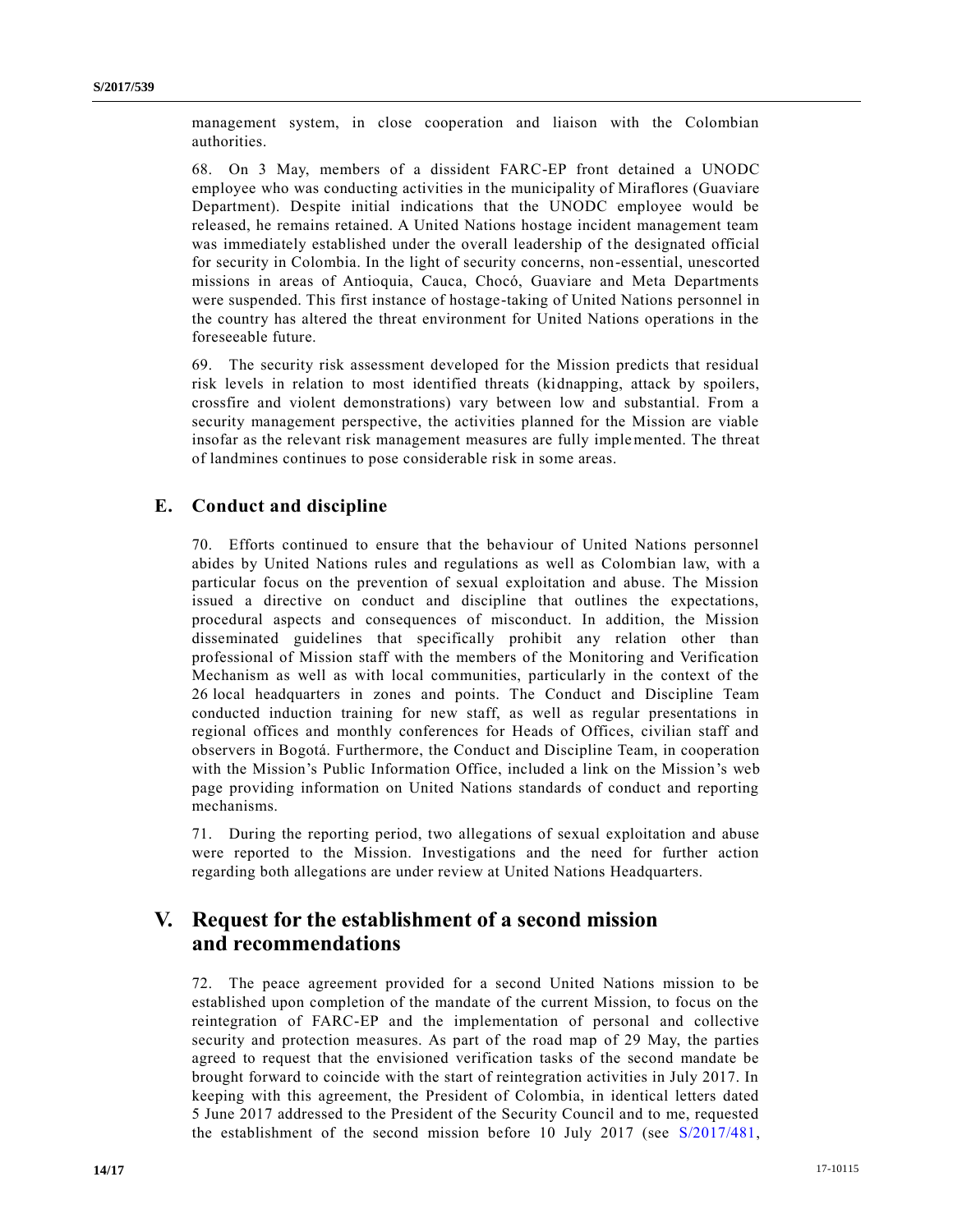annex). On 9 June, the President of the Security Council asked me to provide the Council with initial recommendations on how such a request could be met.

73. In his letter, the President of Colombia indicated that, in accordance with item 6.3.3 of the peace agreement, the second mission would verify the political and socioeconomic reintegration of FARC-EP; the implementation of personal and collective security and protection measures; and the implementation of security and protection programmes for communities and organizations in conflict-affected areas. The road map of 29 May provides for the start of preparations for the reintegration process on 1 June. It also provides that by 1 August, the local zones and points would convert into territorial spaces for training and reintegration. Furthermore, it states that the first United Nations Mission will continue until the end of its mandate on 26 September. Its tasks, according to revised timelines in the road map, include the verification of the laying down of individual arms by 20 June and of the disposal of arms caches until 1 September.

74. Successful implementation of the reintegration phase will be crucial to consolidate peace in Colombia. The second mission can be an important factor to build trust in the process and support the parties in their efforts to meet their mutual commitments. I therefore recommend that the Security Council consider the request favourably. In order to respond to the expectations of the parties, and taking into account both the remaining responsibilities for the completion of the current mandate and the existing capacities of the Mission on the ground, I wish to inform the Council of the following:

(a) Until such time as the second mission can be fully established upon completion of the current mandate on 26 September, the current Mission is in a position, if so authorized by the Council, to initiate some tasks of the second mandate on a provisional basis in order to satisfy the request of the parties to mo ve forward the verification tasks to coincide with the start of the reintegration process. The Mission can do so, within available resources and from its current 8 regional and 26 local headquarters, pending further assessment to determine the requirements for full implementation;

(b) The initial verification of aspects related to the socioeconomic and political reintegration of FARC-EP members can be undertaken by United Nations Mission personnel currently in place who have already been monitoring a numb er of activities other than the ceasefire and the laying down of weapons, such as camp construction and the provision of logistical support and health care to FARC-EP;

(c) With regard to security guarantees for FARC-EP members following the laying down of weapons, and more broadly for communities in the areas most affected by the conflict, the geographical scope of verification is larger than the current zones and points where the FARC-EP members are assembled. Such verification will involve observation of the security situation in conflict areas and the sharing of information and recommendations with competent bodies. Initial verification in this case will require the reassignment of some local headquarters personnel. The Mission has determined that, if authorized by the Council, it is in a position to assign a small number of local headquarters staff to the verification of security guarantees in July. After 1 August, given that the transition of the zones and points to territorial spaces for training and reintegration will reduce the extent of verification tasks required under the current mandate, the Mission would be able to allocate additional resources to the verification of security guarantees;

(d) Our ability to meet the request of the parties would be facilitated should the Council authorize preparations for the second mission to be initiated immediately, as it did in paragraph 3 of resolution [2261 \(2016\)](https://undocs.org/S/RES/2261(2016)) in relation to the current Mission. With this authority, I would undertake an integrated planning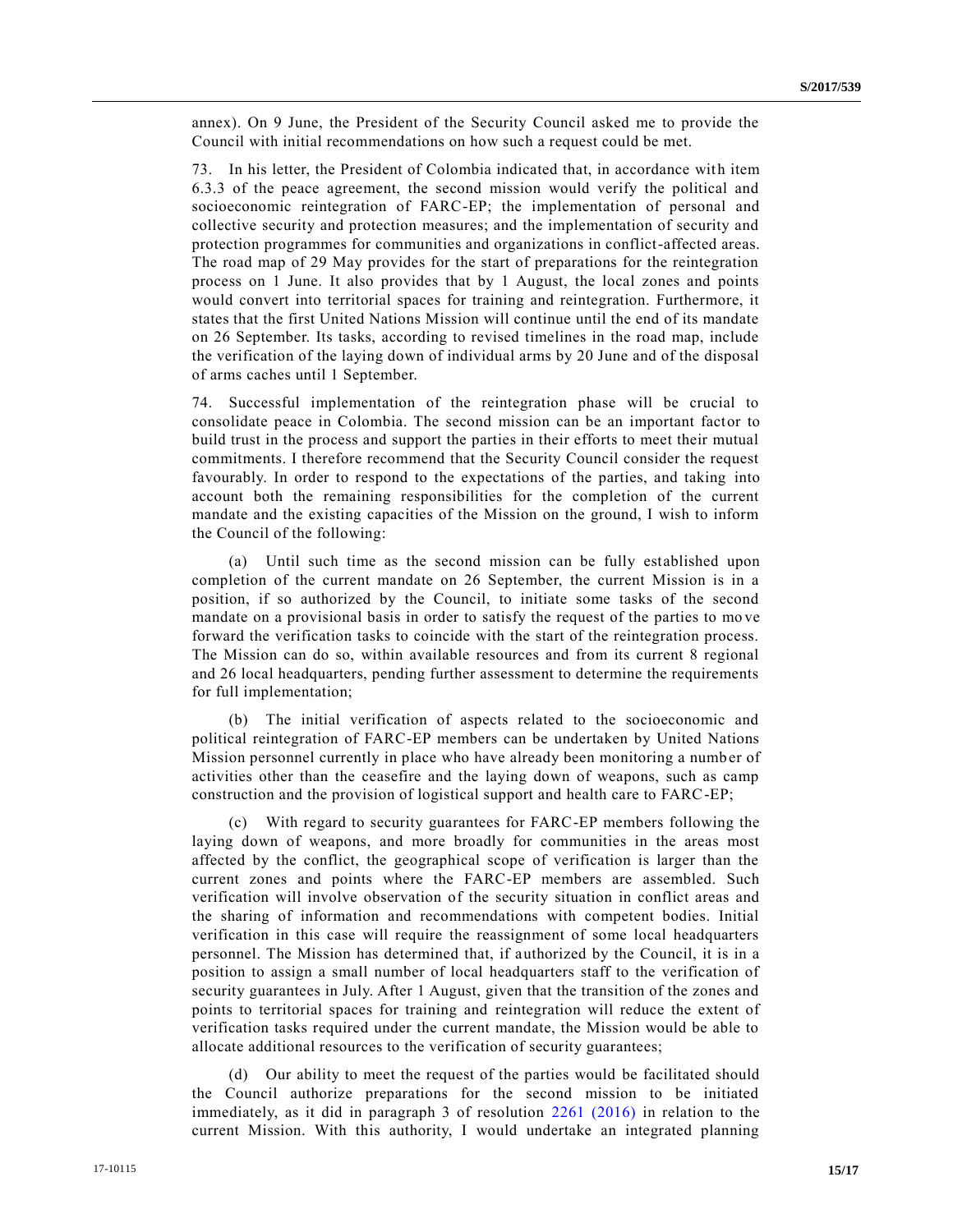process for the second mission and submit a report to the Council by August, informed by practical experience on the ground and including detailed proposals regarding the Mission's functions, size, structure and operational aspects.

# **VI. Observations**

75. Colombia's peace process has taken important strides forward on the strength of the will of the parties to implement the peace agreement and the support of many in Colombian society who share their determination. After waging armed struggle against the Colombian State for more than five decades, FARC-EP is honouring its commitment under the peace agreement to lay down its arms. This is a historic achievement that is not diminished because of temporary delays in the finalization of the laying down of arms process. I commend the parties for their determination to persevere in the implementation of the terms of the peace agreement in the face of obstacles over the past months and am confident that they will complete the process and abide by their commitments.

76. For now, it is particularly important that the parties continue to work together to carry over the momentum in two key areas: completing the process of the laying down of arms and initiating on solid ground the reintegration phase. This will require thorough implementation of the road map of 29 May, which envisages that the laying down of arms process is accompanied by a corresponding delivery on the part of State authorities of the necessary legal, security and socioeconomic guarantees provided for under the peace agreement.

77. As the phase of the laying down of arms comes to an end, the reintegration of FARC-EP into society faces particular complexities. The presence of the illegal economy, the risks posed by groups outside the peace process, violence against social leaders and recent killings of FARC-EP members and their families all underscore the delicate nature of the process ahead. In this context, there have been welcome acknowledgements of the need to address security concerns that have emerged with force even before the completion of the laying down of arms. There could be no greater message of reassurance to former combatants and communities at large than an effective effort by the Government with respect to its security commitments. The parties' request for the United Nations to initiate without delay the verification of the economic, social and political reincorporation of FARC-EP and security guarantees for its members and community leaders is a sign of the determination to address the challenges ahead.

78. I continue to be concerned about the levels of polarization around the implementation of the peace agreement, which risks increasing in the context of the coming electoral period. The laying down of arms sends a clear signal of the intention of the parties to comply with the commitments they made to the people of Colombia and the international community in the peace agreement they signed in November 2016. Adherence to the ceasefire has saved many lives. I share the hope that, as the peace process delivers concrete dividends on the ground, its benefits will be appreciated by a population that universally expresses a desire for peace. Rather than being a divisive issue, peace can and must become a unifying national objective.

79. The period ahead will also demand a unified effort by all in the international community, including the United Nations, who have been invited to play a supporting role in the verification or the implementation of the peace agreement. The role of the guarantors, Cuba and Norway, remains important in accompanying the Commission for the Follow-up, Promotion and Verification of the Implementation of the Final Agreement, as is the new role to be exercised by the